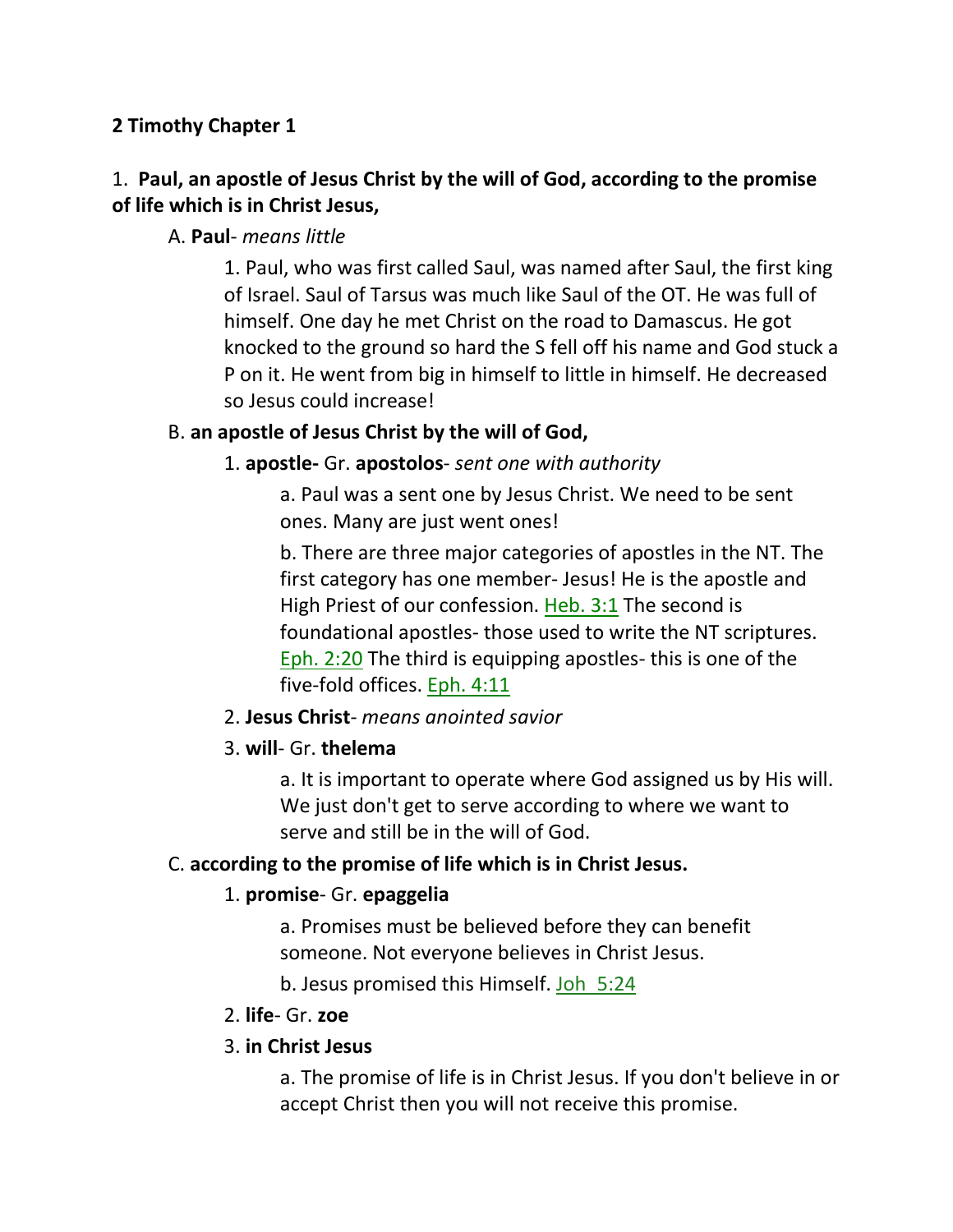2. **To Timothy, a beloved son: Grace, mercy,** *and* **peace from God the Father and Christ Jesus our Lord.** 

### A. **To Timothy,**

### 1. **Timothy**- *means one who honors God*

a. Timothy honored God and Paul, his spiritual father, all of his days. He was faithful until the end of Paul's life and his own life. Church tradition says he was martyred for his faith in Ephesus.

### B. **a beloved son,**

### 1. **beloved**- Gr. **agapetos**

a. Paul greatly loved Timothy.

### 2. **son**- Gr. **huios**

a. Paul led Timothy to the Lord. He was a spiritual son.

## C. **Grace**- Gr. **charis**- *unmerited favor, power, strength, ability, thanks*

### D. **mercy**- Gr. **eleos**

1. The usual greeting for Paul's letters was grace and peace to you. However, in the pastoral letters to Timothy and Titus he adds in mercy into the mix. 1 Tim. 1:2, 2 Tim. 1:2, Titus 1:4 Pastors need grace, peace, and **MERCY**!

## E. **and peace from God the Father and Christ Jesus our Lord**

## 1. **peace-** Gr. **eirene**

a. Grace and peace go together. You cannot have peace without grace first. If you lose peace, you have left grace!

## 3. **I thank God, whom I serve with a pure conscience, as** *my* **forefathers** *did,* **as without ceasing I remember you in my prayers night and day,**

## A. **I thank God,**

## 1. **thank**- Gr. **echo charis**- *to have grace, to have gratitude*

a. The Greek word charis can be translated as grace or thanks. Thanksgiving is processed grace in the heart of a person and returned to God.

b. You are not receiving and walking in God's grace if you don't have much thanksgiving going back to God.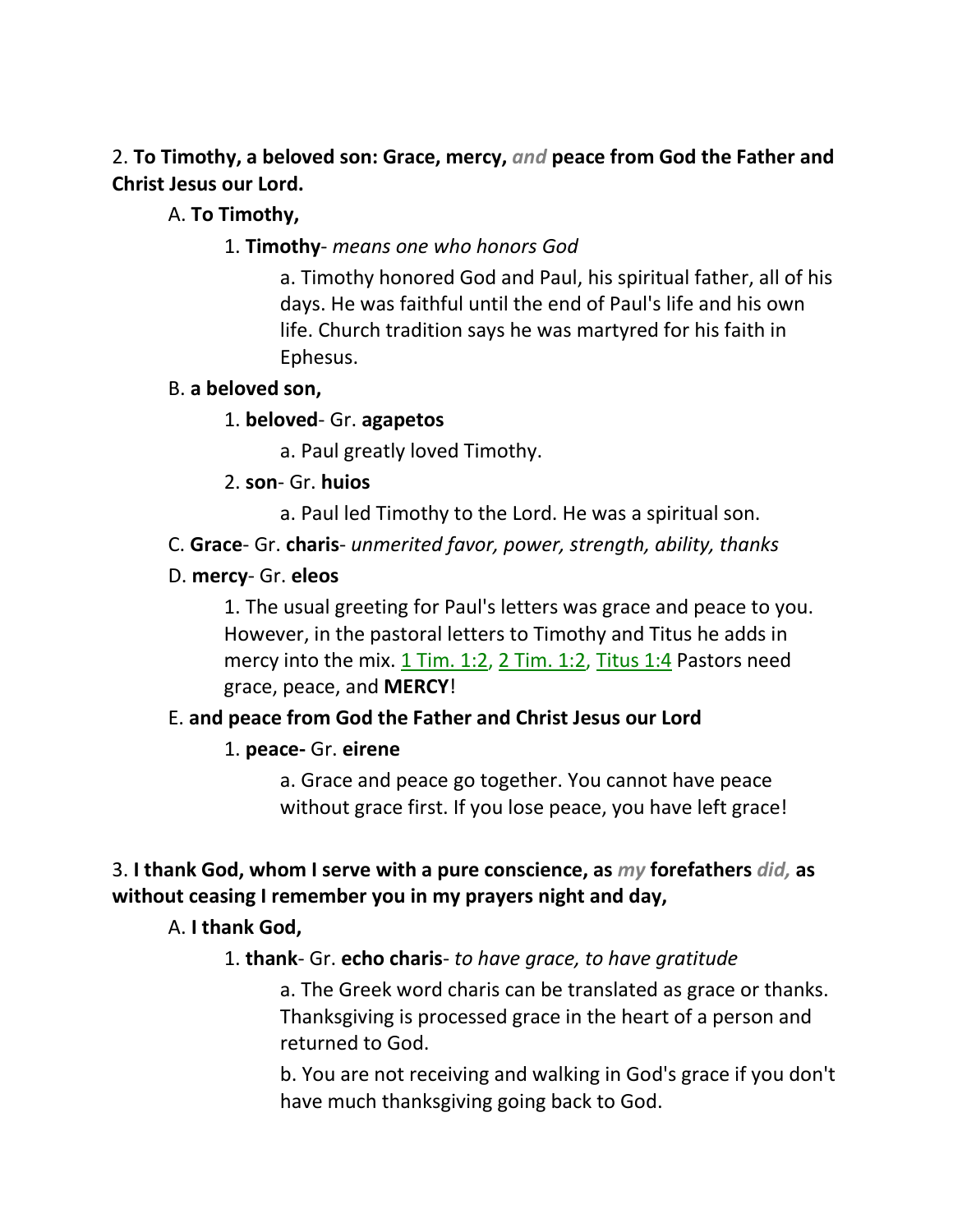#### B. **whom I serve with a pure conscience,**

1. **serve**- Gr. **latreuo**- *to perform sacred services, to offer gifts, to worship God in the observance of the rites instituted for his worship; of priests, to officiate, to discharge the sacred office*

a. Some people call on God, but they do not serve him.

b. In the NT believers are all priests unto God. Rev. 5:10, 1 Pet. 2:9

### 2. **pure**- Gr. **katharos**- *cleansed, clean*

a. Our conscience is purged by the blood of Jesus and our faith in it.

### 3. **conscience**- Gr. **suneidesis**- *to know co-jointly with*

a. The conscience is a by-product of eating of the tree of the knowledge of good and evil. The conscience is where we function from the knowledge of good and evil. Before the fall man lived by faith in what God said, not out of a knowing of what was right and wrong.

b. Now that we do have a conscience which we will have until we pass to the other side we are to keep it clear and clean of all offence towards God and man. Act 23:1

c. In the first letter to Timothy Paul talked about having a good conscience. It is hard to minister to others with a guilty or unclean conscience. 1 Tim. 1:5

### C. **as my forefathers did,**

## 1. **forefathers**- Gr. **progonos**

a. This is the Jewish fathers- Abraham, Isaac, Jacob, and their generations after them.

### D. **as without ceasing I remember you in my prayers night and day**

### 1. **without ceasing**- Gr. **adialeptos**

### 2. **remember**- Gr. **mneia**

a. Our memories of God's goodness and of others will be fuel for our prayers and thanksgiving.

### 3. **prayers**- Gr. **deesis**- *specific requests*

### 4. **night**- Gr. **nux**

a. In the Jewish mind the daily clock started in the evening and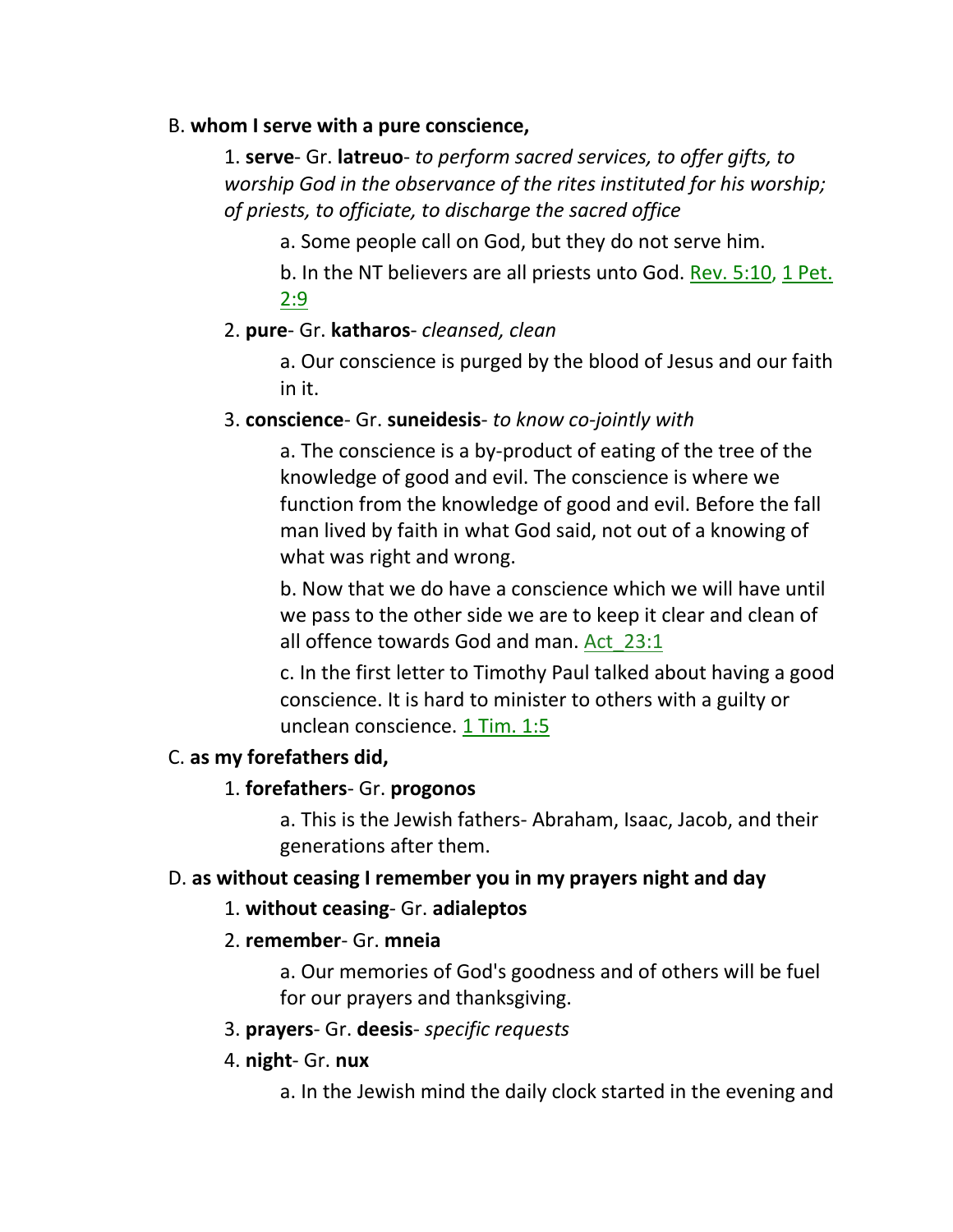ended in the daytime. We see this in Genesis chapter 1- and the evening and the morning were the first day.

#### 5. **day**- Gr. **hemera**

a. It is good to pray throughout the day-without ceasing, but also to have more concentrated time in prayer in the morning and evening.

b. Daniel in the OT had a habit of set aside time for prayer three times a day- morning, noon, and night. Dan. 6:13

c. We are to meditate on the Lord night and day. We are to pray night and day. This shows us that we are to marry our prayers with the Word of God. Pray the Word!

## 4. **greatly desiring to see you, being mindful of your tears, that I may be filled with joy,**

#### A. **greatly desiring to see you,**

#### 1. **greatly desiring**- Gr. **epipotheo**

a. It is good to have a mentor relationship with someone older than we are and with someone younger than we are.

#### B. **being mindful of your tears,**

#### 1. **mindful**- Gr. **mnaomai**

a. Paul kept a good habit of reflecting on past memories that stirred up fire of his prayer life and thanksgiving.

#### 2. **tears**- Gr. **dakru**

a. This probably was when Paul and Timothy parted ways the last time he saw him.

b. This might refer to the meeting at Miletus where he had a leadership conference with him. It says they all cried when Paul departed. Act\_20:37 He could have last seen Timothy there as he would have stayed to minister at Ephesus.

### C. **that I may be filled with joy**

#### 1. **filled**- Gr. **pleroo**

### 2. **joy**- Gr. **chara**

a. Relationships are the basis for joy in our life. First, of all our relationship with the Lord, and then with others. Things do not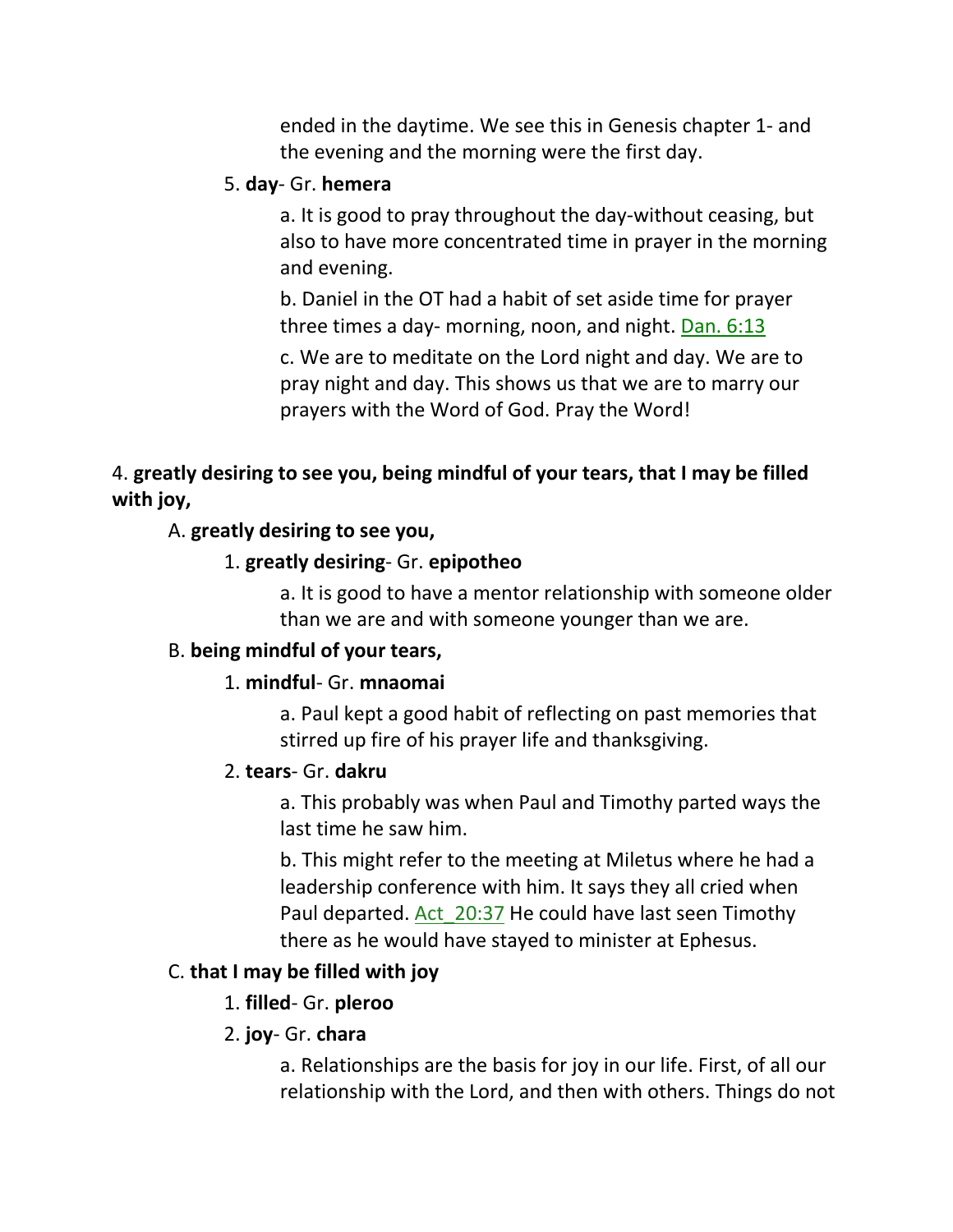bring joy. They can only provide temporary happiness, but not abiding joy. Happiness deals with favorable circumstances, but joy deals with relationships and comes from the heart inside of us.

5. **when I call to remembrance the genuine faith that is in you, which dwelt first in your grandmother Lois and your mother Eunice, and I am persuaded is in you also.** 

## A. **when I call to remembrance the genuine faith that is in you,**

1. **call to remembrance**- Gr. **lambano hupomnesis**- *taking under remembrance*

2. **genuine**- Gr. **anupokritos**- *unhypocritical*

a. There is a real faith but there can also be a fake faith. Timothy and his lineage had the real deal. Real faith can last generationally. Fake faith cannot last even in this life.

3. **faith**- Gr. **pistis**

### B. **which dwelt first in your grandmother Lois and your mother Eunice,**

- 1. **dwelt** Gr. **anoikeo** *to live in*
- 2. **first** Gr. **proton**
- 3. **grandmother** Gr. **mamme**

a. We get the popular grandmother nick-name "mammy" and all the derivatives of it from this Greek word.

4. **Lois**- Gr. *means better*

a. Lois was faithful to train up Eunice in the faith.

### 5. **mother**- Gr. **meter**

6. **Eunice**- *means good victory*

a. Timothy came from a lineage that means "better than a good victory". We are more than conquerors through Christ! Rom. 8:37 We have better than just a good victory in Christ!

b. Timothy came from a rich heritage of faith. This allowed him to be ready for ministry much earlier than most.

c. Thank God for praying grandmothers and mothers!

d. Eunice was faithful to train up Timothy in the faith. 2 Tim. 3:15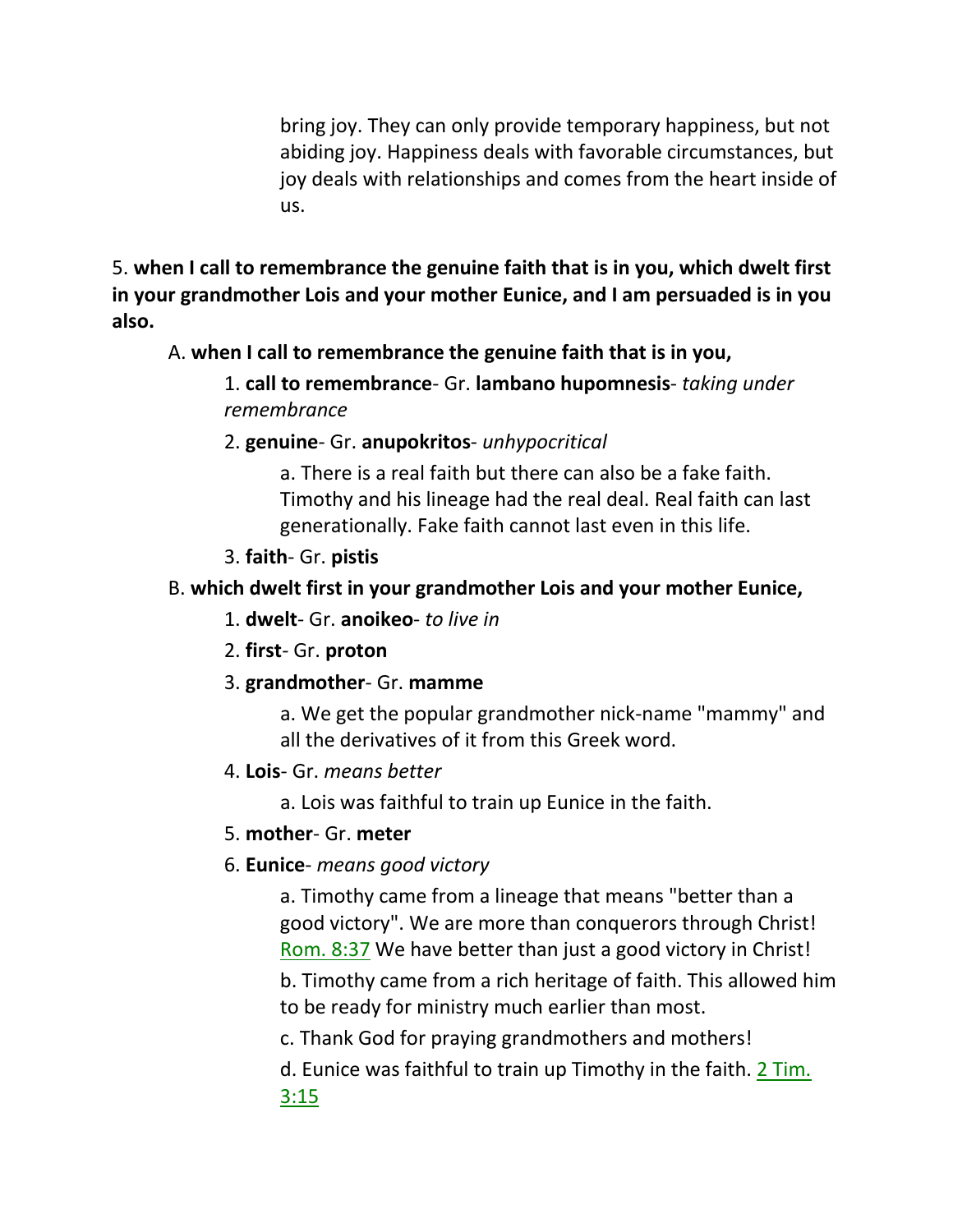e. There is a generational gap problem today. The youth of today are not being trained in the Word of God by in large. One generation is train up the next. Titus 2:2-6

f. Most of us have heard of generation curses, but we have not heard as much about generational blessing. We can pass our legacy of faith from generation to generation through prayer and careful and consistent training.

### C. **and I am persuaded is in you also**

### 1. **persuaded**- Gr. **peitho**

a. Paul was persuaded by Timothy's fruit and his works of faith.

## 6. **Therefore I remind you to stir up the gift of God which is in you through the laying on of my hands.**

### A. **Therefore**

1. This connects with the verse before. It takes faith to stir up the gift of God. We first must believe there is a gift on the inside of us before we can stir it up.

### B. **remind**- Gr. **anamimnesko**- *to bring to remembrance again*

1. If we don't use our gift we can forget about it!

## C. **stir up**- Gr. **anazopureo**- *to fan up into a living flame again, to stir up the embers*

1. One thing that stirs up your ministry gift is praying in the Spirit.

2. My pastor tells a story of an evangelist who operated in miracles teach on the importance of speaking in tongues. He attributed the increase of miracles in his ministry to praying in tongues. My pastor wanted to operate in miracles so he spent a lot of time praying in tongues. The longer he prayed in tongues the better he taught the Word. He realized that praying in tongues will not give you someone else's gift, it stirs up and waters your own!

## D. **gift**- Gr. **charisma**- *grace gift*

1. This was a ministry gift put into Timothy to serve the body of Christ. You need to have the call and the gift to operate where God wants you to minister.

2. It is never mentioned what specific gift this was.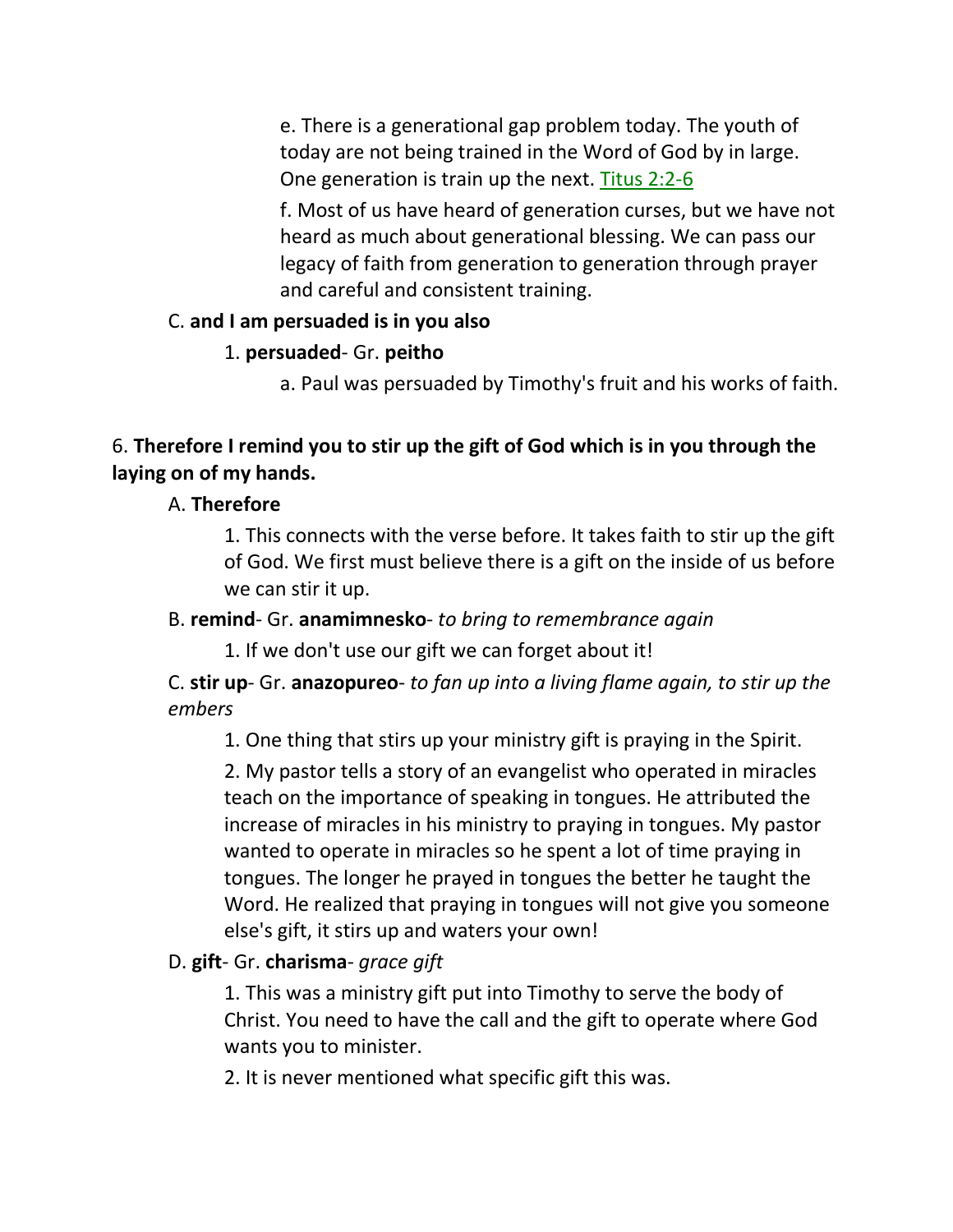### E. **in you**

1. The deposits of the Spirit are inside of you.

## F. **laying on**- Gr. **epithesis**- *to place upon*

1. Laying on of hands is used for healing, for the infilling of the Holy Spirit, and for setting individuals into their office [imparting gifts to operate there].

2. One of the foundational teachings of Christ is the laying on of hands. Heb. 6:2

## G. **hands-** Gr. **cheir**

1. This was at Timothy's ordination service. Not only did Paul lay his hands on him but the elders did as well.  $1$  Tim. 4:14

# 7. **For God has not given us a spirit of fear, but of power and of love and of a sound mind.**

## A. **For God has not given us a spirit of fear,**

1. **given**- Gr. **didomi**

2. **spirit**- Gr. **pneuma**- *A power or influence*, *the character*, *manifestations*, *or results of which are more peculiarly defined by qualifying genitives*.

3. **fear**- Gr. **deleia-** *cowardice, timidity*

a. We have been delivered from fear through Christ. Rom 8:15

## B. **but of power and of love and of a sound mind**

## 1. **power**- Gr. **dunamis**

a. Our born again spirit is filled with power! Micah 3:8

## 2. **love**- Gr. **agape**

- a. Our born again spirit is filled with love! Rom. 5:5
- b. Perfect love casts out fear. 1 John 4:18

3. **sound mind**- Gr. **sophronismos**- *an admonishing or calling to soundness of mind, to moderation and self-control, self-discipline*

a. The fruit of self-control is in our born again spirit. Gal. 5:23

8. **Therefore do not be ashamed of the testimony of our Lord, nor of me His prisoner, but share with me in the sufferings for the gospel according to the**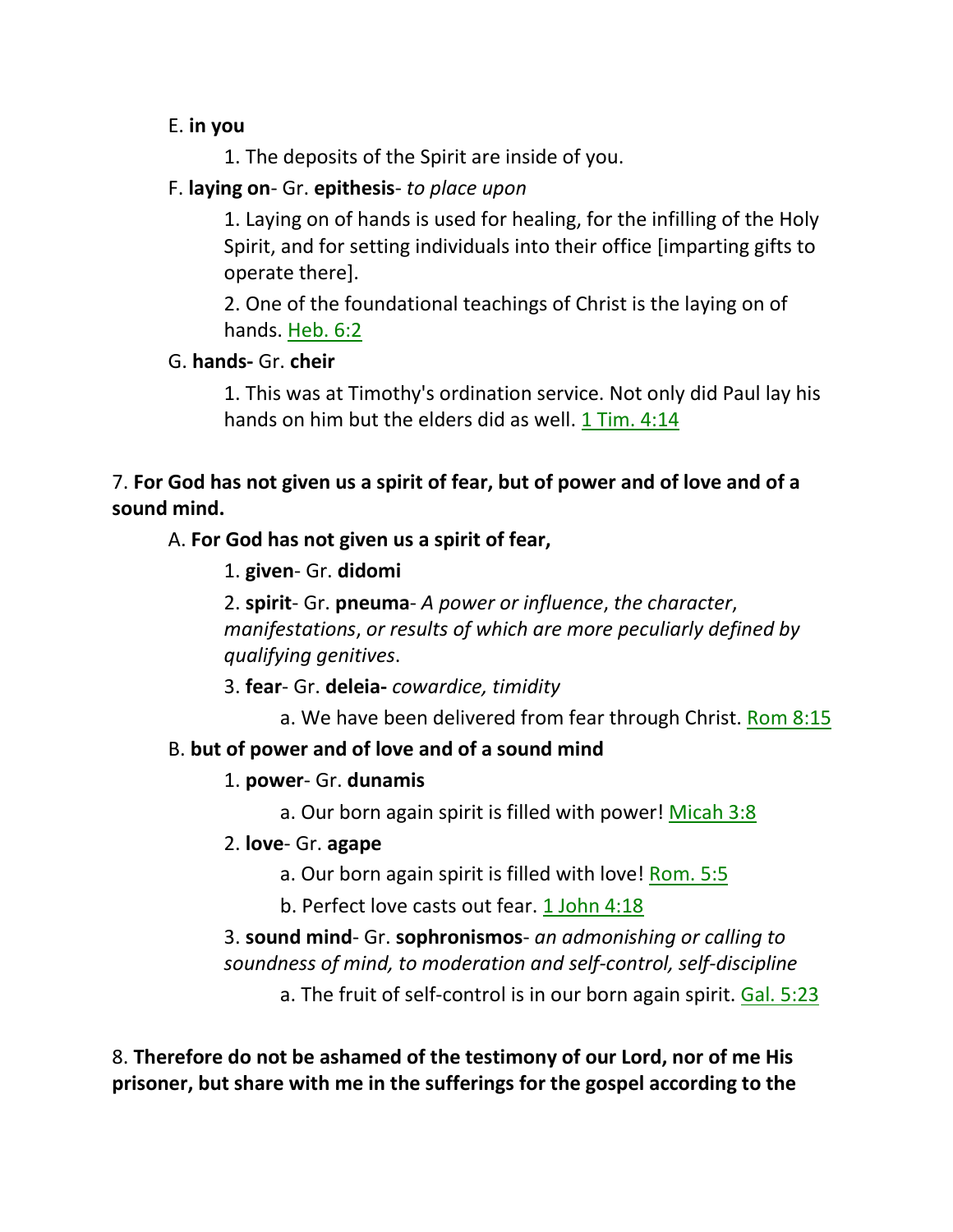### **power of God,**

## A. **Therefore do not be ashamed of the testimony of our Lord,**

### 1. **Therefore**

a. Being ashamed is rooted in fear. We can overcome being ashamed by the power, love, and sound mind of the Lord in us.

b. We don't have to be ashamed of the gospel because it is the power of God to salvation. Rom. 1:16

## 2. **ashamed**- Gr. **epaischune**- *to have shame put upon*

a. The enemy and people will try to put shame on you. It is entirely up to you if you allow it. How many times have you heard someone say, "Shame on you!" They tried to put shame on another person, but that person was the determinate of whether it was put on or not. Jesus took you shame. Don't allow anyone to put it back on you!

### 3. **testimony**- Gr. **marturion**

a. This is the gospel

## B. **nor of me His prisoner,**

### 1. **His prisoner**- Gr. **desmios**

a. Instead of taking the shame of being a prisoner, he changed his thinking and elevated his position to the prisoner of the Lord!

b. No matter what occupation we are in we can tag the Lord's name to it and it will be instantly elevated! You can be the janitor of the Lord!

## C. **but share with me in the sufferings for the gospel according to the power of God,**

1. **share in the sufferings**- Gr. **sugkakopatheo**- *to feel badly together, suffer together*

a. The only sufferings we are called to face in this life is sufferings for the gospel sake. We are not called to suffer sickness, poverty, lack, or defeat. Almost all references to suffering in the NT are directly related to persecution for the gospel's sake.

2. **gospel**- Gr. **euaggelion-** *good news, glad message*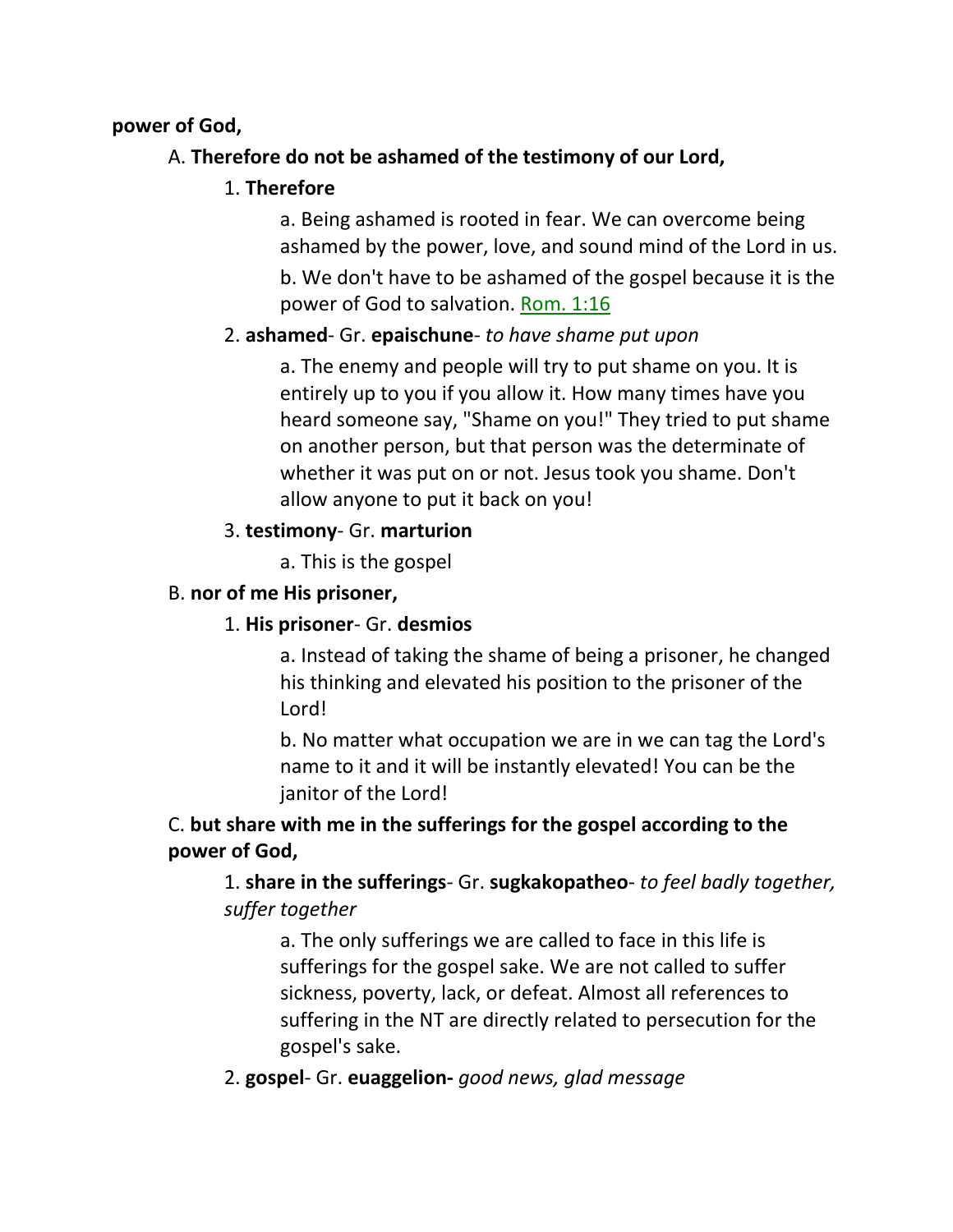#### 3. **power**- Gr. **dunamis**

a. We are not called to just bear the persecutions from the devil and people with a firm upper lip and will-power. NO! We can endure them by the power of God on the inside of us.

b. Whatever God calls you to do in the NT it comes with the grace and anointing to carry it out victoriously!

9. **who has saved us and called** *us* **with a holy calling, not according to our works, but according to His own purpose and grace which was given to us in Christ Jesus before time began,** 

#### A. **who has saved us and called us with a holy calling,**

1. **saved**- Gr. **sozo**- *to save, keep safe and sound, to rescue from danger or destruction, deliver, make whole*

a. We have been saved in our spirit. This means we are saved from the penalty of sin. We are being saved in our soul. This means we are being saved from the power of sin. And then finally we will be saved in our body. This means we will be saved from the presence of all sin when we receive our resurrection body.

### 2. **called**- Gr. **kaleo**

a. We are called to salvation. No one could get saved if they were not called by the Spirit of God. The chosen are the ones who answer the call and believe upon Christ.

### 3. **holy-** Gr. **hagios**- *set apart*

a. Not only are we called to salvation, but we also are called to holiness. Salvation is a gift by grace, but this gift comes with power to live holy.

### 4. **calling**- Gr. **klesis**

a. Christians are called saints- holy ones. Christians are holy so they should live holy.

### B. **not according to our works,**

### 1. **works**- Gr. **ergon**

a. Salvation is not earned or deserved. It is offered as a gift purchased by Christ's redemptive work. We can only accept or reject it.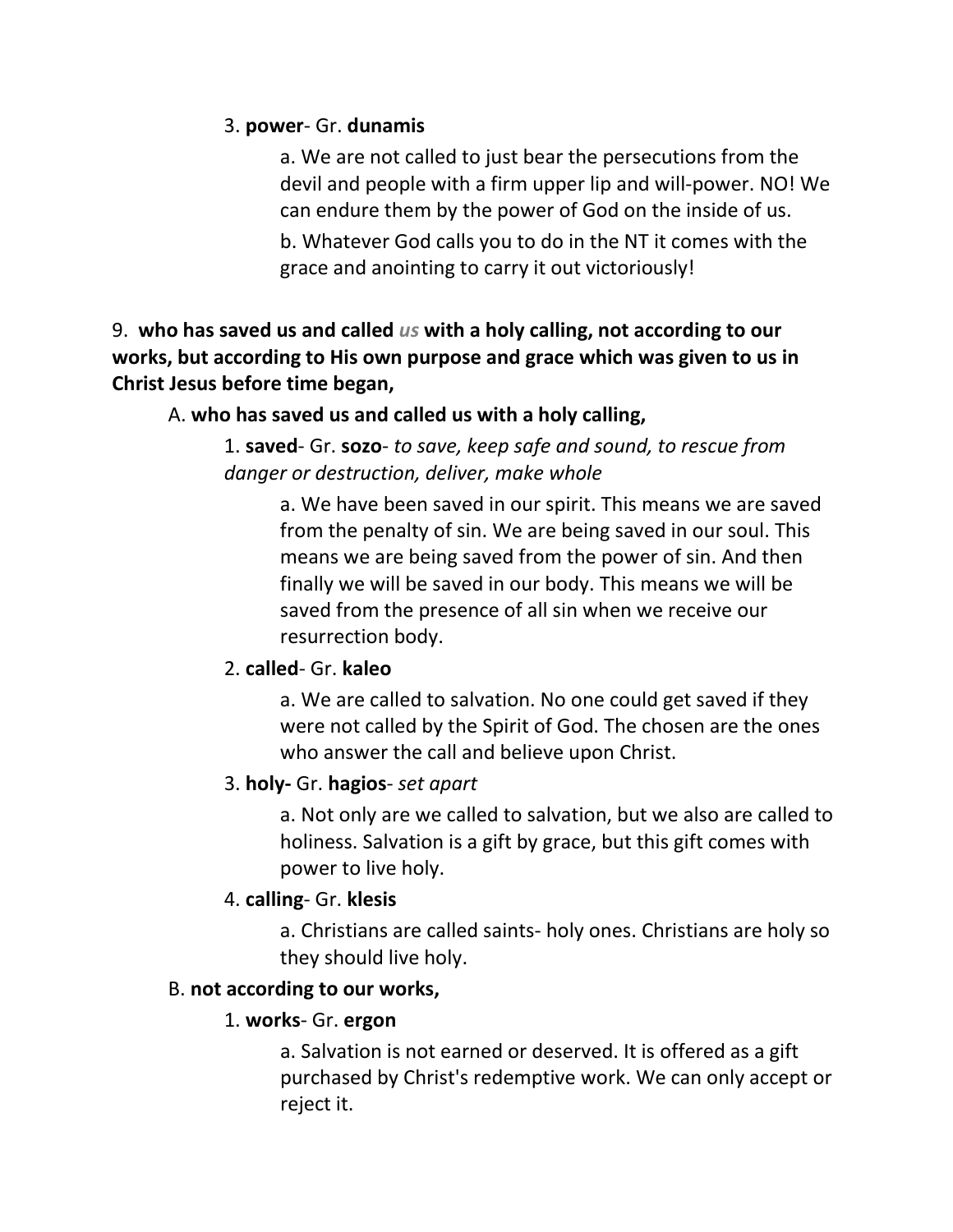## C. **but according to His own purpose and grace which was given to us in Christ Jesus before time began**

1. **purpose**- Gr. **prothesis**- *a setting forth, that is, (figuratively) proposal (intention)*

> a. The gospel is God's plan of redemption. God set this plan out and purposed it before the foundation of the world. Rev. 3:8, Rev. 17:8

### 2. **grace**- Gr. **charis**- *unmerited favor*

a. Nothing we receive from the Lord comes by what we inherently deserve or earn. Even rewards the Lord gives us come by utilizing the grace that He already freely gave to us.

### 3. **given**- Gr. **didomi**

a. Everything we have in this life and next has been given to us by God's grace.

### 4. **time began**- Gr. **chronos aionios-** *time eternal*

a. The gospel plan was laid out before time eternal. Rev. 3:8

10. **but has now been revealed by the appearing of our Savior Jesus Christ,** *who* **has abolished death and brought life and immortality to light through the gospel,** 

## A. **but has now been revealed by the appearing of our Savior Jesus Christ,**

## 1. **revealed**- Gr. **phaneroo-** *to make manifest*

a. God's purpose and grace has been revealed in Jesus Christ being born into the earth, ministering, and dying on the cross and being raised from the dead. Titus 2:11

## 2. **appearing**- Gr. **epiphaneia**- *manifestation, appearing*

a. This is speaking of Jesus first appearing during His earthly ministry. There will be a second appearing. A different Greek word is used for his second appearance which is **parousia**, which means "*being near"*.

## 3. **Savior**- Gr. **soter**

a. Jesus is the Savior of the world. 1 John 4:14

B. **who has abolished death and brought life and immortality to light through the gospel**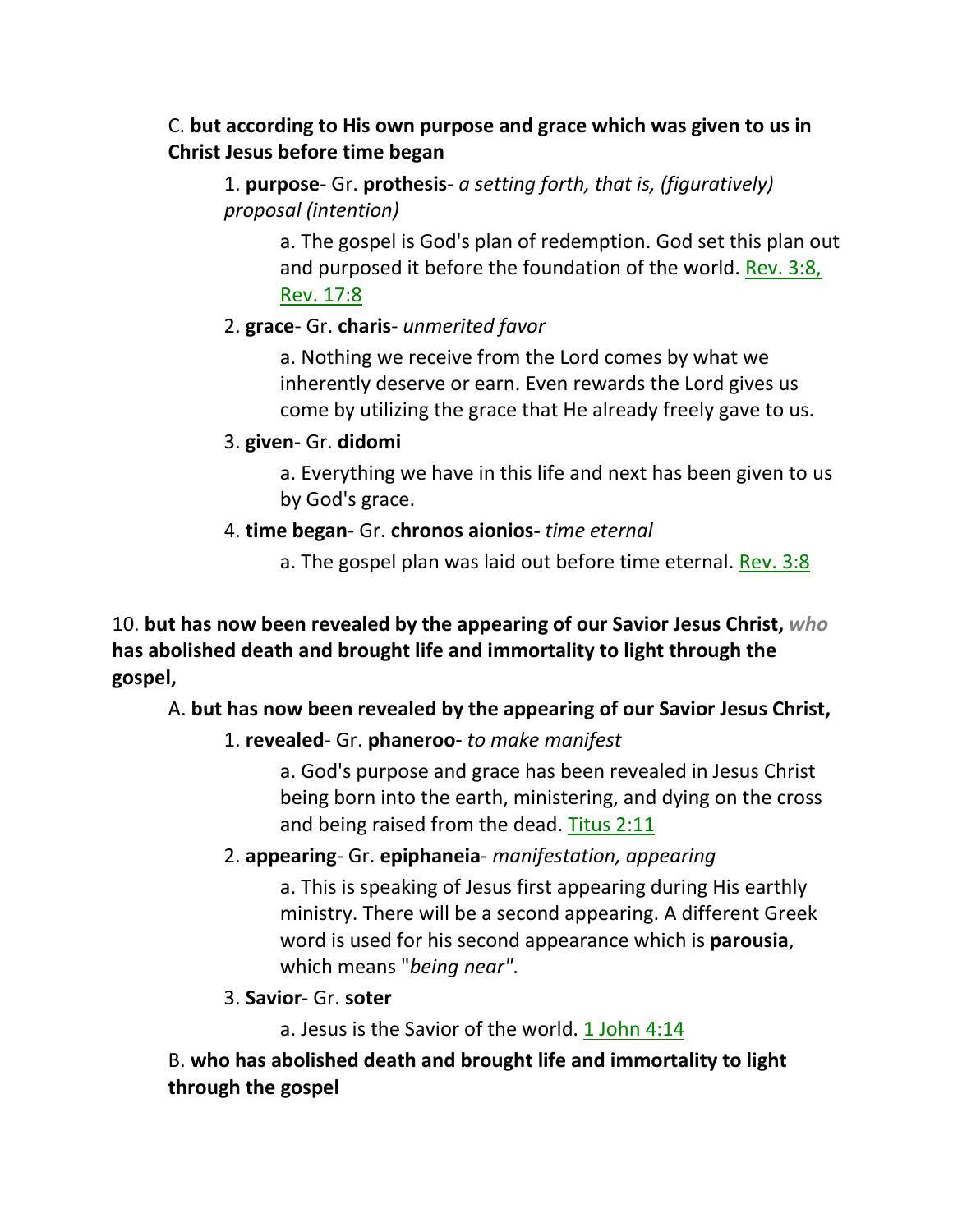1. **abolished**- Gr. **katargeo**- *to cause to cease, put an end to, do away with, annul, abolish*

#### 2. **death**- Gr. **thanatos**

a. This is speaking of spiritual death for the believer. Those who have accepted Jesus have been born again and will never die again [spiritually]. John 11:26, John 5:24

b. Physical death is still operating upon all humans, believers and unbelievers, however this will be the last enemy Jesus defeats! 1 Cor. 15:26

## 3. **brought to life and immortality to light**- Gr. **photizo zoe kai aphtharsia**

a. We have the shimmering hope of eternal life and immortality through the resurrection. 1Co 15:54

### 5. **gospel**- Gr. **euaggelion**- *good news, glad message*

a. The gospel of Jesus Christ is the only message that will bring life and immortality. All other messages proceed from and lead to death.

## 11. **to which I was appointed a preacher, an apostle, and a teacher of the Gentiles.**

### A. **to which I was appointed a preacher,**

### 1. **appointed**- Gr. **tithemi**- *to place*

a. Paul was appointed and placed into the body of Christ by God the Father.

#### 2. **preacher**- Gr. **kerux**- *a herald, preacher*

a. An apostle will go to a new place and preach the gospel.

### B. **an apostle,**

### 1. **apostle**- Gr. **apostolos**- *sent one with delegated authority*

a. Once the gospel has been preached, churches need to be formed. This is where the apostolic anointing kicks in. The apostle is a foundation layer and master-builder. 1 Cor. 3:10 They are to set up a framework and systems for the church to grow and be established.

### C. **and a teacher of the Gentiles**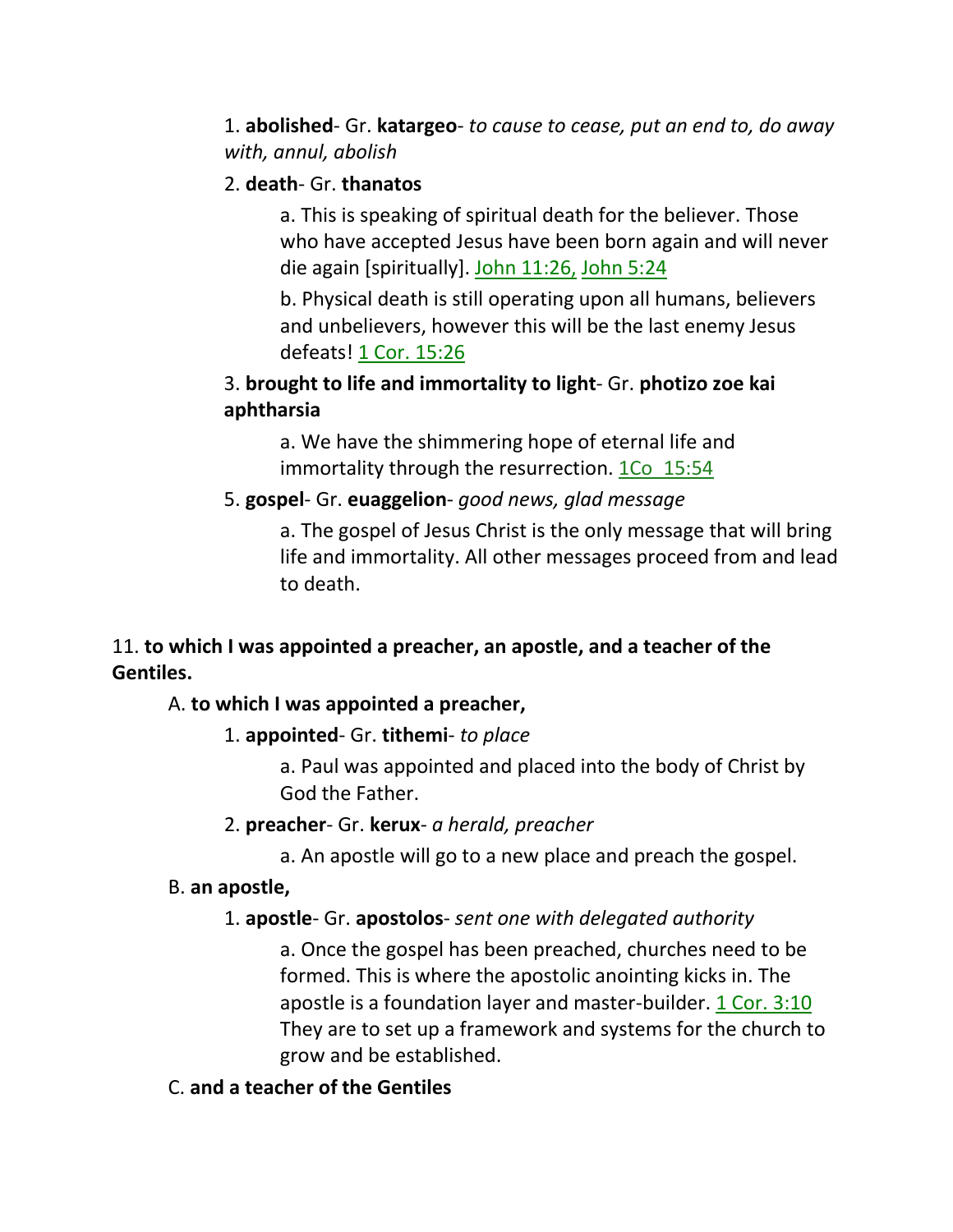### 1. **teacher**- Gr. **didaskalos**

a. Once the foundation and systems are put into place in the church, the people need to be taught and pastored. Paul would start this process but quickly find others that could come and build on the foundation he laid and water what he planted.

1 Cor. 3:6

## 2. **Gentiles**- Gr. **ethnos**

a. Paul was called to be a preacher, apostle, and teacher of the Gentiles but wherever he went he tried to go to the Jews first. Act 9:15, Eph 3:8, Gal 1:16 He was not really fruitful until he labored among those who God called him to. We need to stay in our own ministry assignment appointed for us by the Lord.

12. **For this reason I also suffer these things; nevertheless I am not ashamed, for I know whom I have believed and am persuaded that He is able to keep what I have committed to Him until that Day.** 

### A. **For this reason I also suffer these things;**

### 1. **reason**- Gr. **aitia**- *a cause*

a. The reason for his sufferings was because of his ministering the gospel.

# 2. **suffer**- Gr. **pascho**

a. A close look at every time the words suffer, suffers, and suffering occurs it is almost always connected to persecution for the gospel sake. We are not called to suffer sickness, poverty, defeat, or barrenness. Jesus redeemed us from these.

b. Right now Paul is suffering imprisonment for the faith.

## B. **nevertheless I am not ashamed,**

# 1. **ashamed**- Gr. **epaischunomai**- *to receive shame upon*

a. Being locked up in chains could have been a source of embarrassment for Paul, but he just turned it around and called himself the prisoner of the Lord!

C. **for I know whom I have believed and am persuaded that He is able to keep what I have committed to Him until that Day.**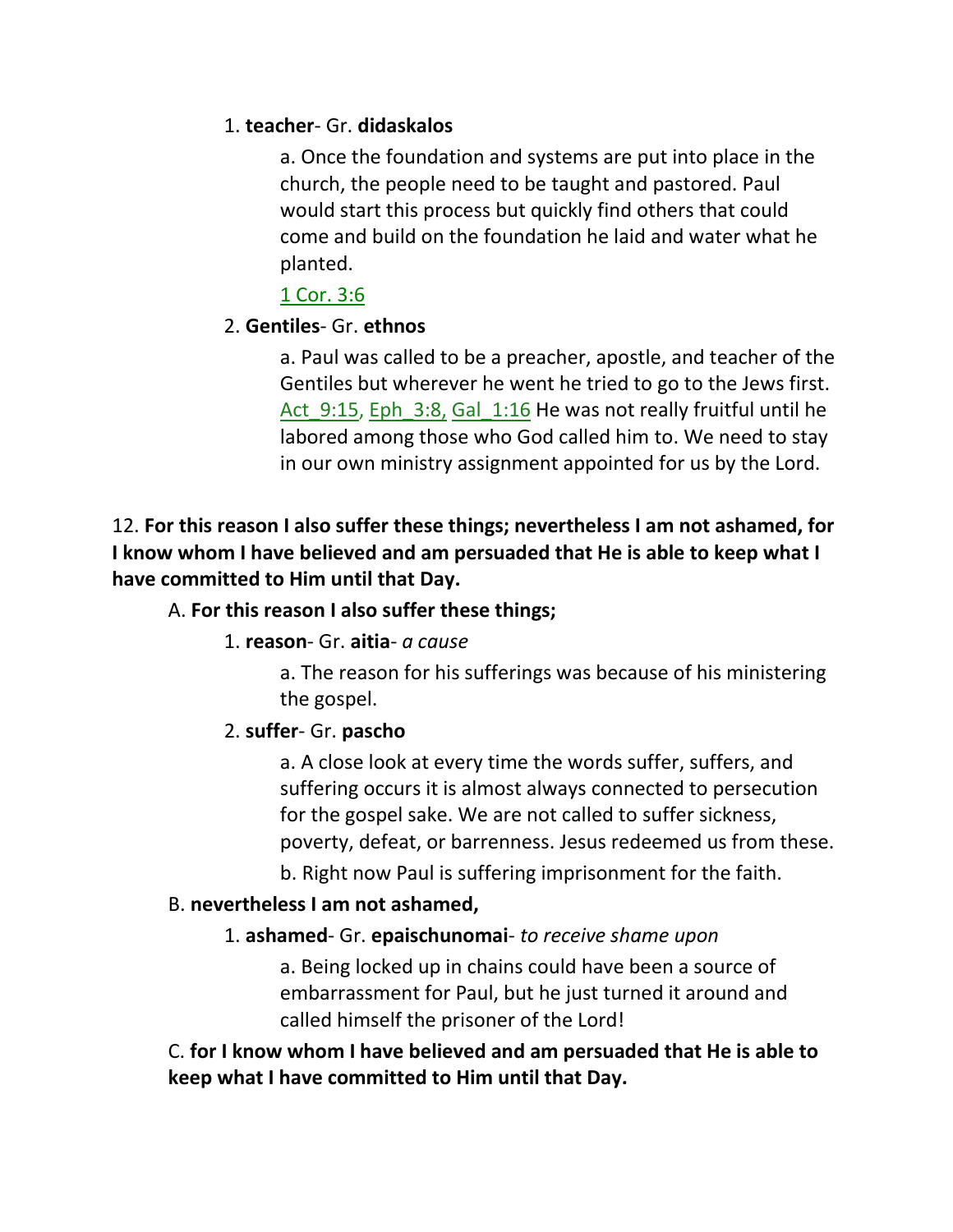### 1. **know**- Gr. **eido**- *to know by perception*

a. The goal of the Christian life is to get to know the One who we believed in.

#### 2. **believed**- Gr. **pisteuo**

a. You must believe in order to be saved. Universalism is a lie!

### 3. **persuaded**- Gr. **peitho**

a. Getting to know the One who you believed will lead you to be persuaded and trust in His ability towards you. Psa\_9:10

#### 4. **able**- Gr. **dunatos**

5. **keep**- Gr. **phulasso**- *to guard, keep watch, to protect*

6. **committed**- Gr. **paratheke**- *a deposit, a trust or thing consigned to one's faithful keeping*

a. The Greek says, "He is able to guard my deposit unto that Day."

b. This could be taken two ways. First, it could mean that Paul gave God a deposit for safe keeping. This would be his life and ministry.  $2Ti$  4:18 Second, it can mean that God is able to guard the deposit He had given to Paul because Paul gave it back to God for safe keeping. It is a wise thing for a small child to do when he is given something from his Father, is to return it to him to keep it safe for him. Either way it is important to allow God to guard what is precious to us. Paul entrusted his life, ministry, and people that he ministered to into God's safe keeping.

c. I think this refers to God guarding what He had entrusted as a deposit to Paul. This same word is used of Timothy keeping the deposit God gave him. Vs. 14

### 7. **Day**- Gr. **hemera**

a. This is the Judgment Seat of Christ. This judgment is for believers.

## 13. **Hold fast the pattern of sound words which you have heard from me, in faith and love which are in Christ Jesus.**

A. **Hold fast the pattern of sound words which you have heard from me,**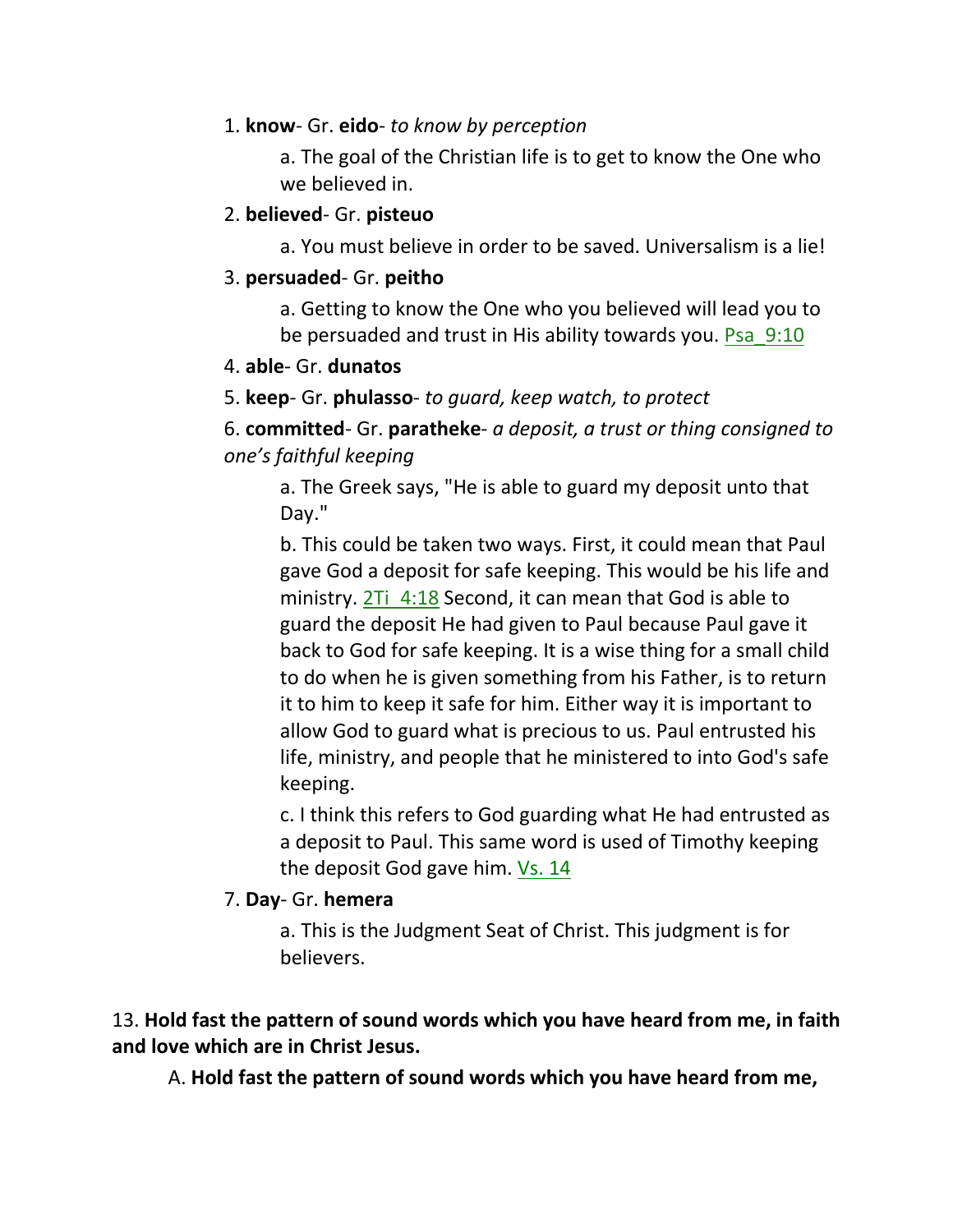### 1. **Hold fast**- Gr. **echo**- *hold*

a. This implies there are forces in the world that will try to steal the healthy word of God out of you. If you avail yourself of Hollywood and the media they will attempt to wrestle the truth of the Word from you.

b. This phrase hold fast is used 5 times in Paul's writings. Five stands for grace. We hold fast through the grace of God.

2. **pattern**- Gr. **hupotuposis**- *to draw a sketch or first draft as painters when they begin a picture. A delineation, sketch, concise representation or form; a pattern, example* 

a. The sketch of healthy doctrine was laid down by Paul and the other NT writers. We are not to go outside the lines of this sketch. There are plenty of truths found inside the sketch. You don't have to come up with a new sketch or draw new lines!

b. Our lives should reflect the pattern of doctrine laid out for us in the NT.

### 3. **sound**- Gr. **hugiano**- *healthy*

a. Healthy teaching produces healthy lives. Unhealthy teaching produces sick lives.

4. **words**- Gr. **logos**

### 5. **heard**- Gr. **akouo**

a. Faith comes by hearing, and hearing by the Word of God. Rom. 10:17

### B. **in faith and love which are in Christ Jesus.**

### 1. **faith**- Gr. **pistis**

## 2. **love**- Gr. **agape**

a. These are two internal laws of grace that have been given inside us at salvation to live our lives by. The law of faith and the law of love. Rom. 3:27, James 2:8

b. We no longer are under the Law of Moses but that does not mean we are lawless! We live the laws of grace put within us at salvation- the law of faith and the law of love.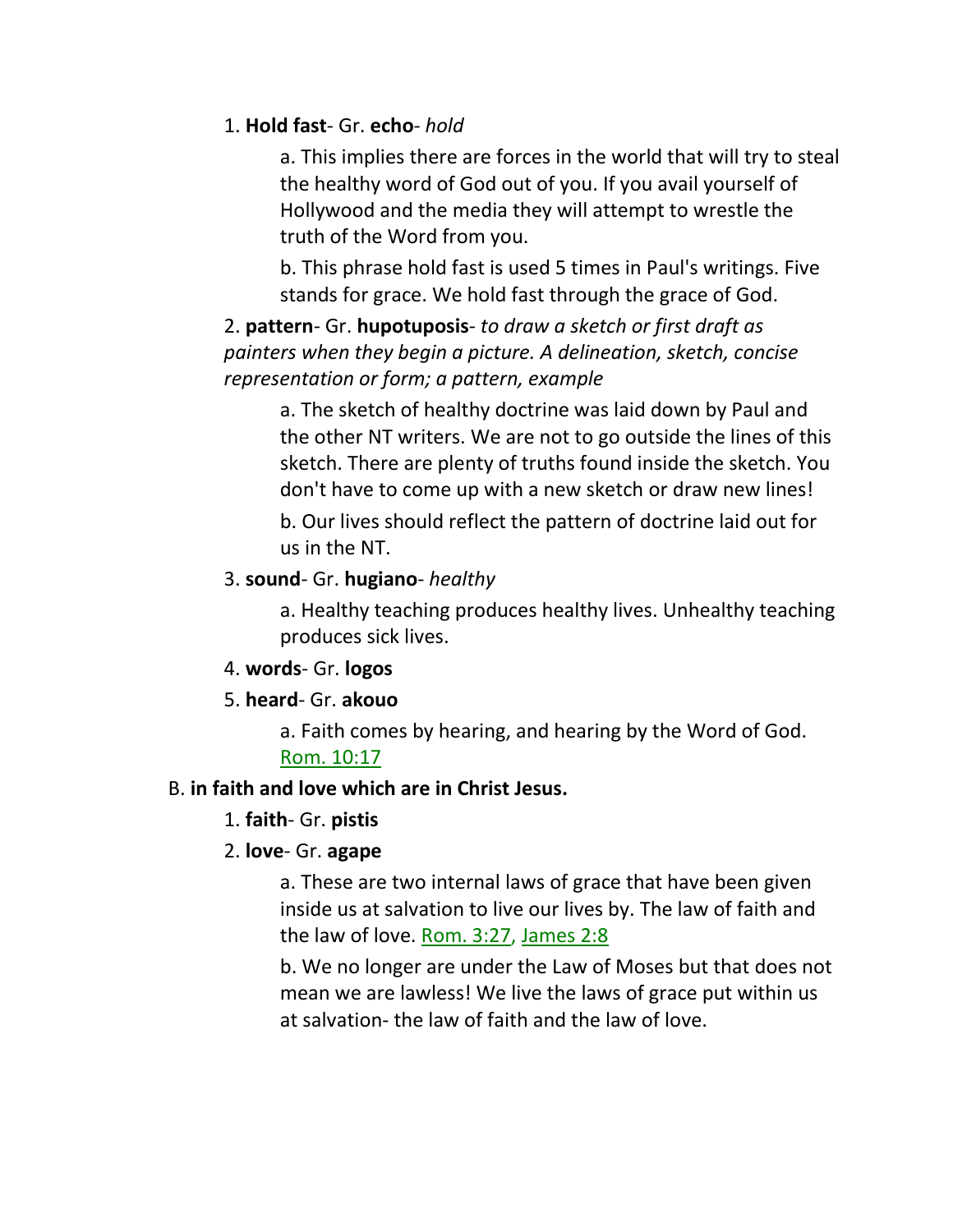14. **That good thing which was committed to you, keep by the Holy Spirit who dwells in us.** 

## A. **That good thing which was committed to you,**

1. **good thing**- Gr. **kalos**- *beautiful, handsome, excellent, eminent, choice, surpassing, precious, useful, suitable, commendable, admirable*

a. This is the ministry gift and office given to Timothy. 1 Tim. 6:20 Earlier we read that he was to stir up that gift. Vs. 6

2. **committed**- Gr. **parakatatheke**- *a deposit, a trust or thing consigned to one's faithful keeping*

### B. **keep by the Holy Spirit who dwells in us.**

1. **keep**- Gr. **phulasso**- *to guard or protect*

a. As we see in verse 12 we can ask God to guard the deposit He gave us in the first place. We need God's grace to do anything and everything in our Christian walk.

### 2. **dwells**- Gr. **enoikeo**- *to live in*

a. We are not called to do anything by our own power. We can submit back into the Lord's hands what He has given to us as a deposit for safe keeping.

b. The Holy Spirit helps some Christians more than others! You might say, no way, that is favoritism! No, it isn't. The Holy Spirit only helps where he is wanted and called upon to help. The Holy Spirit is the paraclete- one called alongside of. He is to be called upon to assist. Some Christians depend more on the Holy Spirit for help than others do.

c. We have a part and God has a part. God will not do His part if we refuse to do our part. We are called to do many things as a Christian, but we are never called to do them by ourselves! God wants to empower us to do all He has called us to do. That is grace!

d. The indwelling presence of the Holy Spirit is the empowerment to live the Christian life.

15. **This you know, that all those in Asia have turned away from me, among whom are Phygellus and Hermogenes.**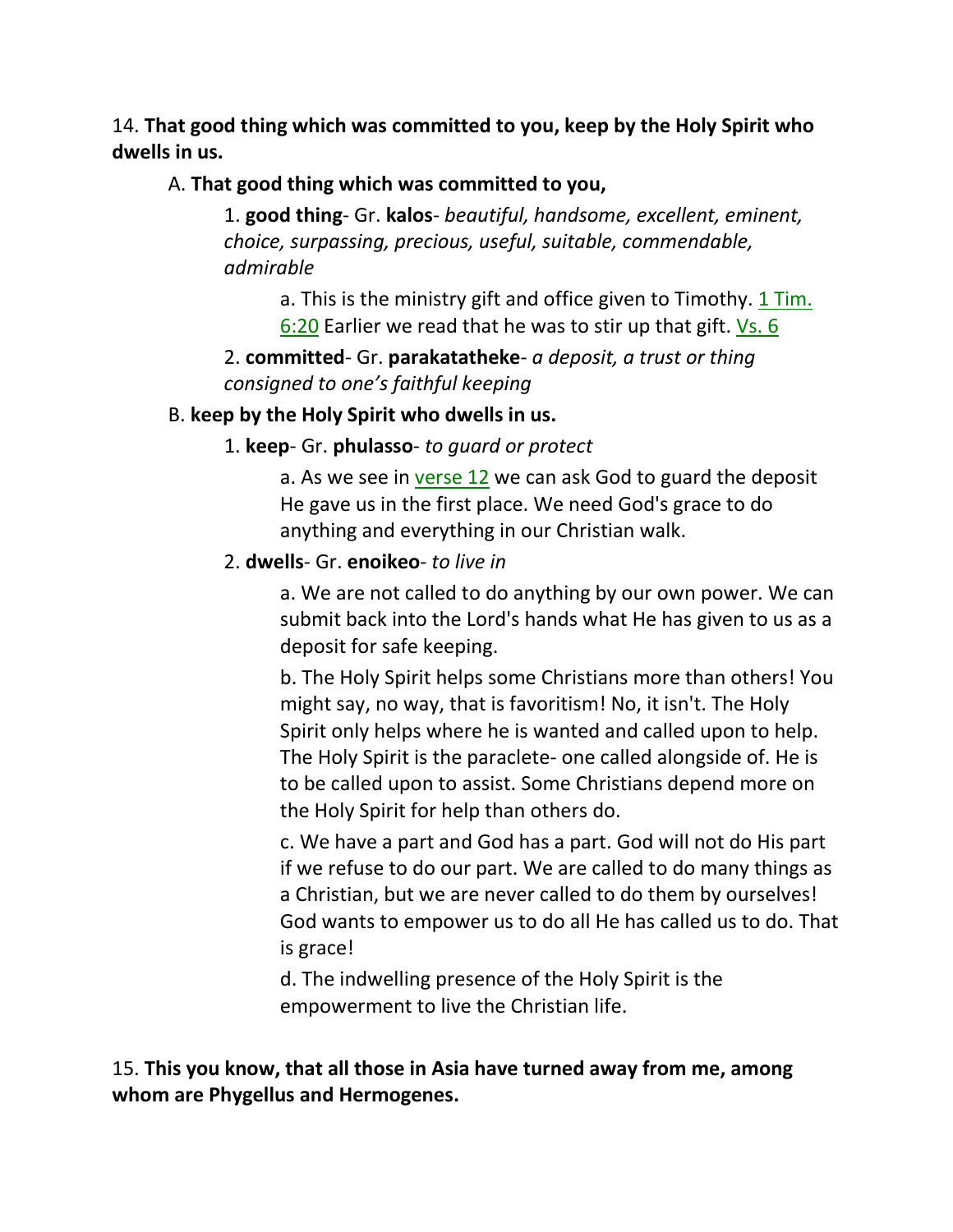#### A. **This you know,**

1. **know**- Gr. **eido**- *to know by perception*

### B. **that all those in Asia have turned away from me,**

### 1. **Asia**

a. This was the region where the church at Ephesus was, which where Timothy was now ministering.

b. This could mean all those who were a native to Asia, which would not include Timothy, because he was from the region of Galatia.

## 2. **turned away**- Gr. **apostrepho**

a. It is likely that the Christians in Asia severed their connections with Paul when they learned that he had been arrested and imprisoned. They forsook him at the very time he needed them most. Probably their reason was that they feared for their own safety. The Roman government was on the lookout for all who sought to propagate the Christian faith. The Apostle Paul was one of the best-known representatives of Christianity. Any who dared to contact him publicly would be marked out at once as being sympathetic to the cause. It is neither stated nor implied that these Christians forsook the Lord or the church. Nevertheless, it was an act of cowardice and unfaithfulness to desert Paul in this crisis hour. -Believer's Bible Commentary

b. Some turned away from Paul and turned to Satan. 1Ti 5:15

## C. **among whom are Phygellus and Hermogenes**

## 1. **Phygellus**- means *fugitive*

a. Webster's dictionary says of the word **fugitive**- "*Volatile; apt to flee away; readily wafted by the wind."*

b. Both of these men are Gentiles.

### 2. **Hermogenes**- means *born of Mercury, which in turn, means orator* a. Some who will speak up for you in the good times will flee

away when things don't look as good for you or their association with you may cost them something. 2 Tim. 4:16

b. We know nothing of these individuals but what is here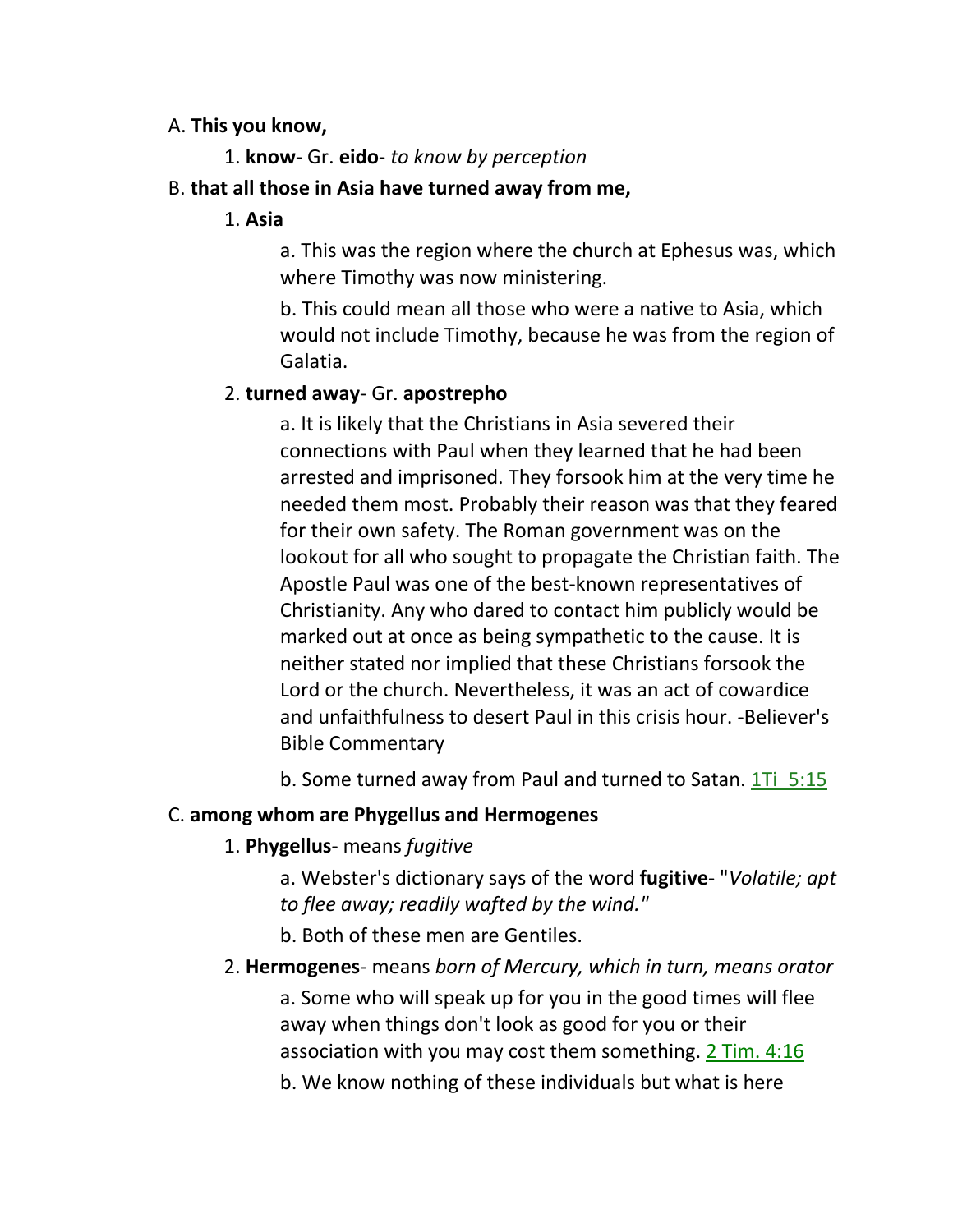mentioned. It is a sad thing when the only record made of a man - the only evidence which we have that he ever lived at all - is, that he turned away from a friend, or forsook the paths of true religion. - Barnes

### 16. **The Lord grant mercy to the household of Onesiphorus, for he often refreshed me, and was not ashamed of my chain;**

### A. **The Lord grant mercy to the household of Onesiphorus,**

- 1. **Lord** Gr. **kurios**
- 2. **grant** Gr. **didomi** *give*
- 3. **mercy** Gr. **eleos**

a. I don't know about you, but I really want mercy on the day of Judgment. Vs. 18

4. **household**- Gr. **oikos**

### 5. **Onesiphorus**- means *one who brings profit*

a. This man brought profit to the people around him. He is forever immortalized in scripture for his good deeds. The two men in the previous verse are forever commemorated for their bad deeds.

## B. **for he often refreshed me,**

1. **refreshed**- Gr. **anapsucho**- *to cool again, recover from the effects of heat, to recover breath, take the air, revive, refresh one's self*

a. There are two types of people out there, ones who give you a breath of fresh air and others who stink up the joint! The first type are precious!

b. We should try to be a blessing to people. Immature people tend to add burdens to people. Mature people lift them.

c. The three mighty men of David who fetched him water from the well outside of Bethlehem did this. 2 Sam. 23:14-15

d. Three men from Corinth did this for Paul. 1 Cor. 16:17-18

## C. **and was not ashamed of my chain**

## 1. **ashamed**- Gr. **epaischunomai**- *to have shame placed upon*

a. This is the reason many turned away from Paul. It was because of his imprisonment. They did not want to be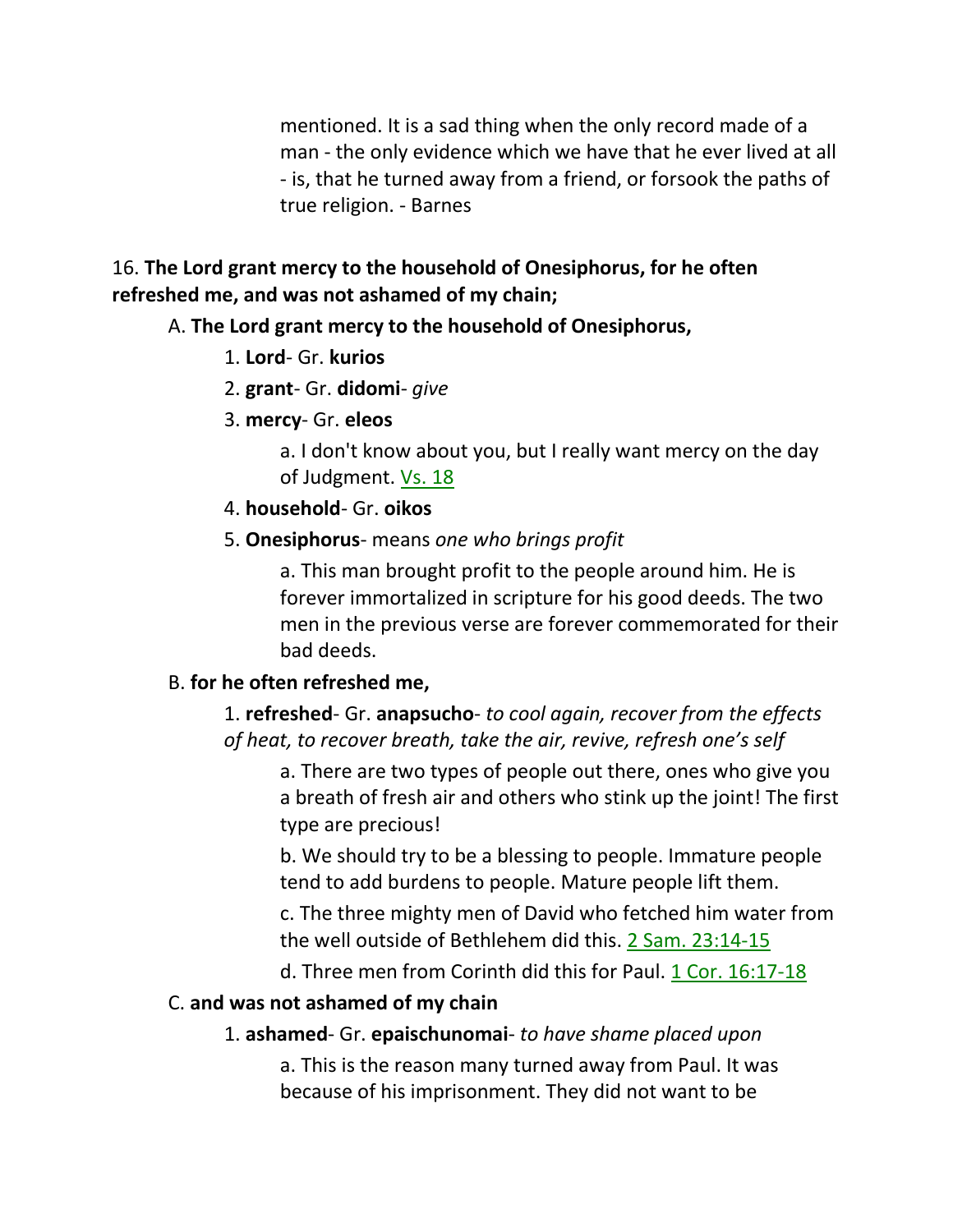associated with him.

- b. True friendship is proven when the chips are down.
- 2. **chain** Gr. **halusis** *fetter or manacle*

a. During Paul's first imprisonment he was in his own hired house under arrest. Acts 28:30 However, here he now is in a dank dungeon in Rome.

# 17. **but when he arrived in Rome, he sought me out very zealously and found**  *me.*

## A. **but when he arrived in Rome,**

## 1. **arrived**- Gr. **ginomai-** *to begin, come to be*

a. He might had occasion for business to come to Rome, but it appears this man traveled to Rome for the express purpose of helping Paul. Almost everyone had deserted Paul, but God always has the phone number of a person who is willing to do his bidding and come and help you when you need it the most. Does God have your number and will you answer when He calls upon you?

- 2. **Rome** means *strength or power*
	- a. Rome was the seat of power for the Roman Empire.

# B. **he sought me out very zealously and found me**

# 1. **sought zealously**- Gr. **zeteo**

# 2. **found**- Gr. **heurisko**

a. He found Paul in prison. When he looked for Paul he found him. In doing so he also found mercy from the Lord.

# 18. **The Lord grant to him that he may find mercy from the Lord in that Day and you know very well how many ways he ministered** *to me* **at Ephesus.**

# A. **The Lord grant to him that he may find mercy from the Lord in that Day**

- 1. **Lord** Gr. **kurios**
- 2. **grant** Gr. **didomi**
- 3. **find mercy** Gr. **heurisko eleos**
- 4. **that Day** Gr. **ekeinos hemera**
	- a. This is the Judgment seat of Christ.